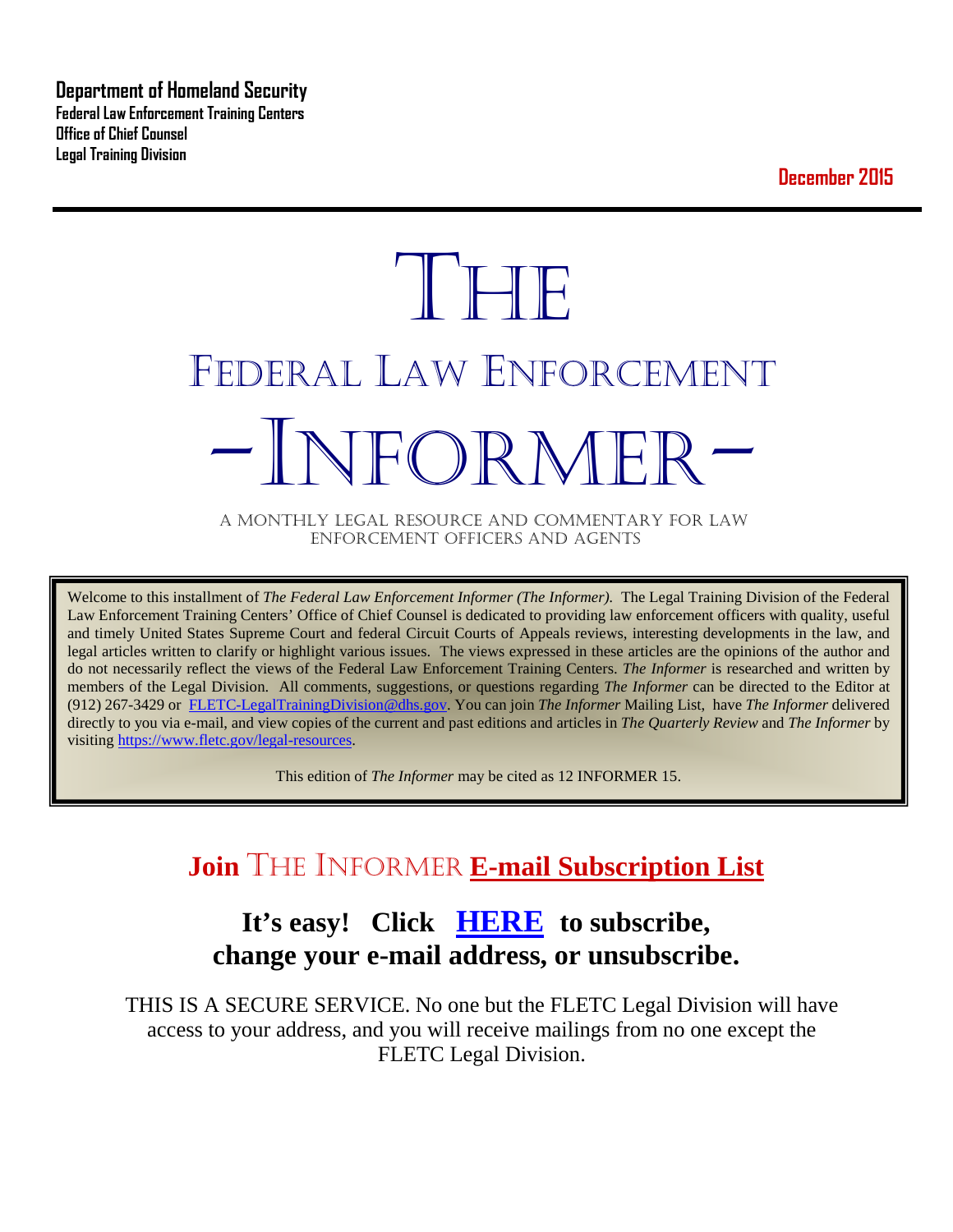## **The Informer – December 2015**

## **Article: A Body Camera's Role in an Excessive Force Case:**

By Tim Miller, Attorney – Advisor and Senior Instructor, FLETC Legal Division................................**[4](#page-3-0)**

### **Case Summaries**

## **[Circuit Courts of Appeals](#page-6-0)**

♦

#### **Sixth [Circuit](#page-6-1)**

**Mullins v. Cyranek:** Whether an officer was entitled to qualified immunity on a claim of excessive force after he shot a suspect who had discarded his firearm.........................**[7](#page-6-2)**

#### **[Seventh Circuit](#page-7-0)**

| <b>Gustafson v. Adkins:</b> Whether an officer was entitled to qualified immunity                                                                                                                                                         |
|-------------------------------------------------------------------------------------------------------------------------------------------------------------------------------------------------------------------------------------------|
| <b>United States v. Sands:</b> Whether probable cause existed to arrest the defendant,                                                                                                                                                    |
| United States v. Rahman: Whether the defendant's consent to search to<br>arson investigators as to a building fire's "origin and cause," included consent                                                                                 |
| <b>United States v. Sanford:</b> Whether an officer unreasonably prolonged the<br>duration of a traffic stop by checking the occupants' criminal histories and                                                                            |
| <b>Eighth Circuit</b>                                                                                                                                                                                                                     |
| <b>United States v. Vinson:</b> Whether an officer established reasonable suspicion                                                                                                                                                       |
| United States v. Burston: Whether the warrantless use of a drug-sniffing dog                                                                                                                                                              |
| <b>Tenth Circuit</b>                                                                                                                                                                                                                      |
| United States v. Hill: Whether an officer seized the defendant's suitcase<br>for <i>Fourth Amendment</i> purposes when he took the suitcase from the common<br>storage area on an Amtrak train, and rolled the suitcase down the aisle of |

#### ♦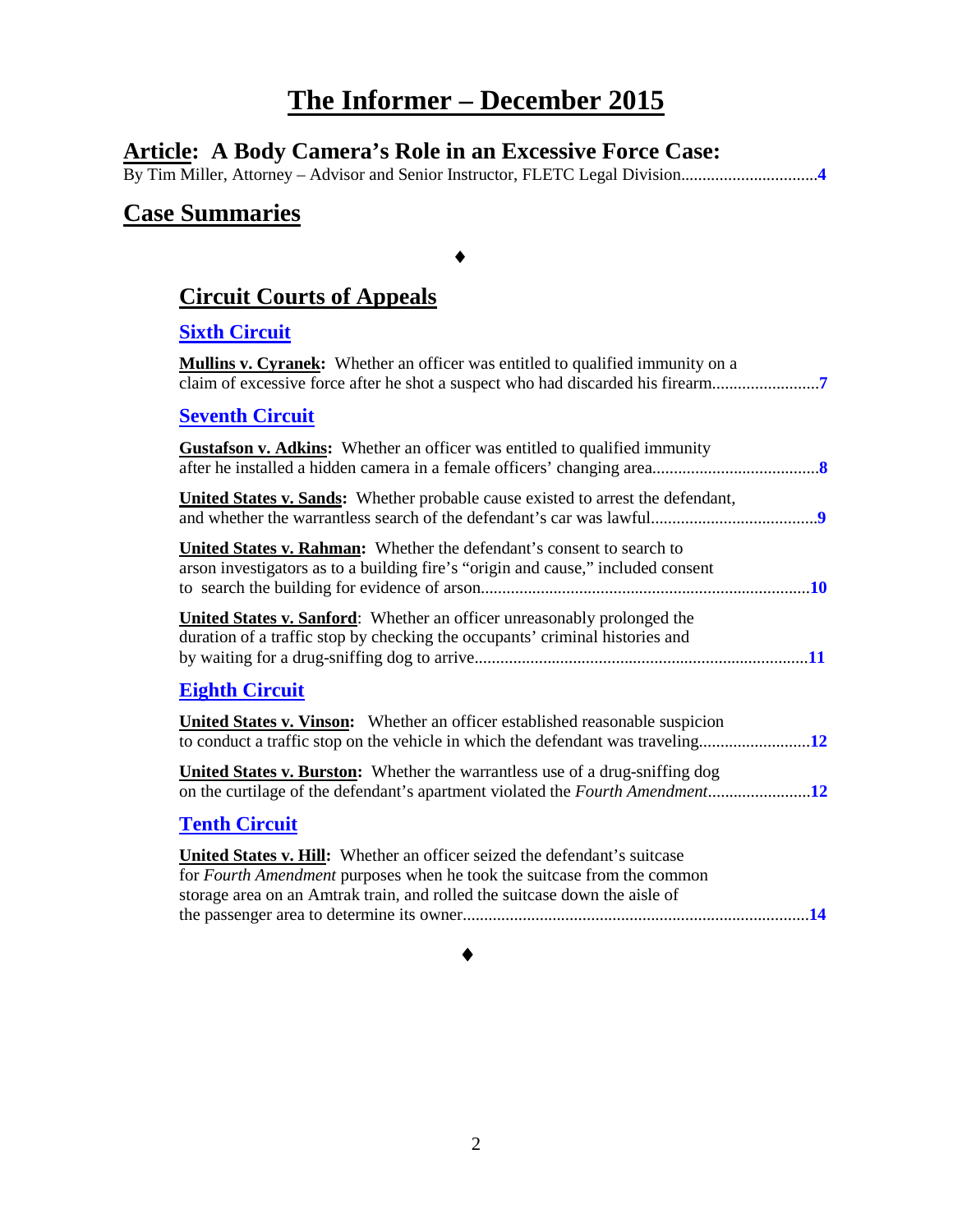## **FLETC Informer Webinar Series**

#### **1. Cops, Canine, Curtilage**

1-hour webinar presented by Bruce-Alan Barnard, FLETC Legal Division. This course will review and analyze current cases concerning searches (sniffs) by police canines in various constitutionally protected areas.

**Date and Time: Tuesday January 5, 2016 2:30 p.m. EST**

**To join this webinar: <https://share.dhs.gov/informer>**

#### ♦

#### **2. Search and Seizure Update**

1-hour webinar presented by Bruce-Alan Barnard, FLETC Legal Division. This course will review and analyze current federal cases involving *Fourth Amendment* searches and seizures.

**Date and Time: Tuesday January 12, 2016 2:30 p.m. EST**

**To join this webinar: <https://share.dhs.gov/informer>**

#### ♦

#### **3. Law of Video Surveillance**

1-hour webinar presented by Bruce-Alan Barnard, FLETC Legal Division. This course will present the current law governing the use of video-only surveillance, provide an explanation of Mosiac Theory, and discuss the potential future application of Mosiac theory to video-only surveillance.

**Date and Time: Monday January 25, 2016 3:30 p.m. EST**

**To join this webinar: <https://share.dhs.gov/informer>**

#### ♦

## **To participate in a FLETC Informer Webinar:**

- 1. Click on the appropriate link above to access the Homeland Security Information Network (HSIN).
- 2. If you have a HSIN account, enter with your login and password information.
- 3. If you do not have a HSIN account click on the button next to "Enter as a Guest."
- 4. Enter your name and click the "Enter" button.
- 5. You will now be in the meeting room and will be able to participate in the webinar.
- 6. Even though meeting rooms may be accessed before a webinar, there may be times when a meeting room is closed while an instructor is setting up the room.
- 7. Meeting rooms will be open and fully accessible at least one-hour before a scheduled webinar.
- 8. Training certificates will be provided at the conclusion of each webinar.

#### **\*\*\*\*\*\*\*\*\*\*\*\*\*\*\*\*\*\*\*\*\*\*\*\*\*\*\*\*\*\*\*\*\*\*\*\*\*\*\*\*\*\*\*\*\*\*\*\*\*\*\*\*\*\*\*\*\*\*\*\*\*\*\*\*\*\*\*\*\*\*\*\*\*\*\***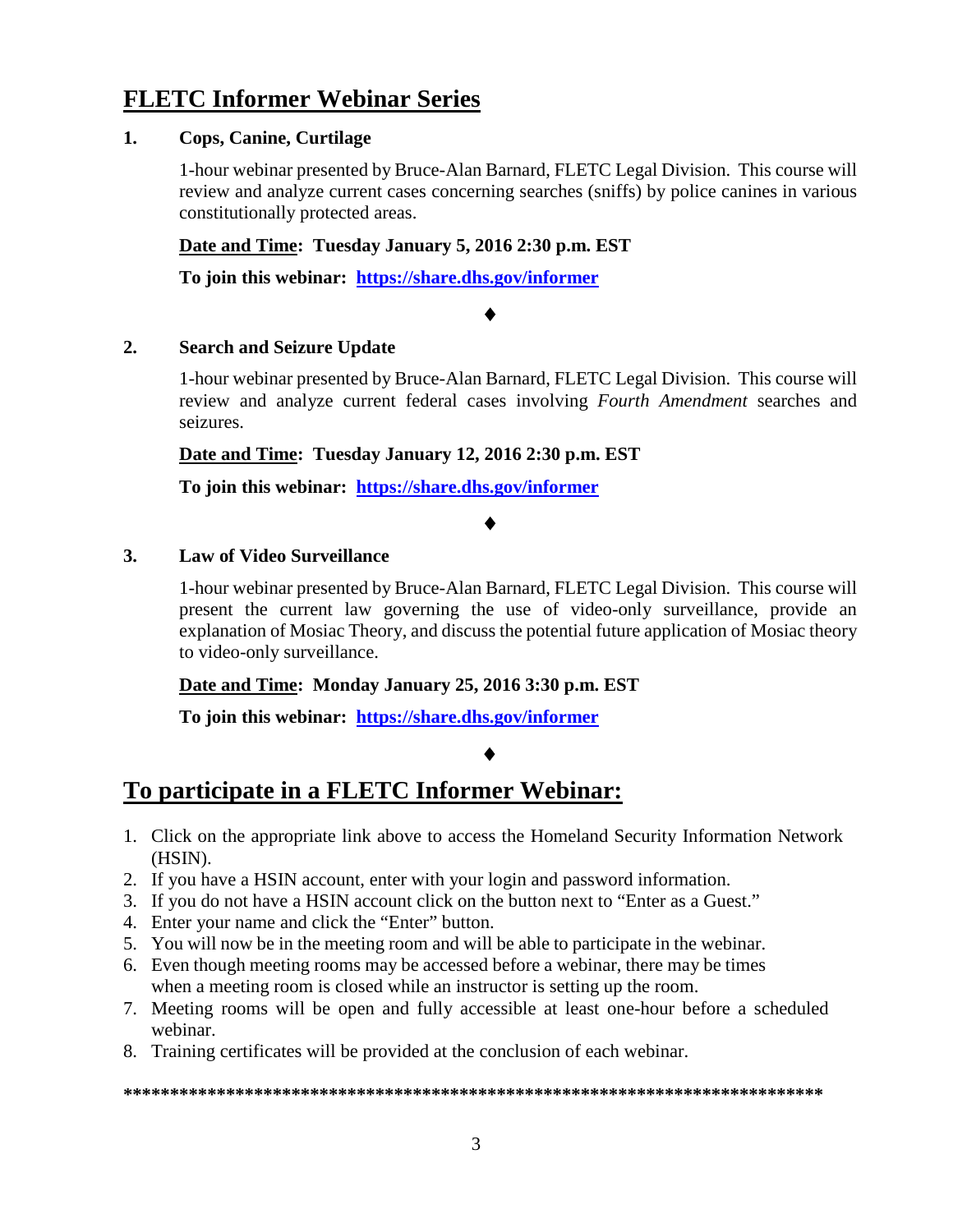## <span id="page-3-0"></span>Body Cameras in Excessive Force Cases

By Tim Miller Attorney-Advisor and Senior Instructor Legal Division Federal Law Enforcement Training Center

So far, the debates about body cameras in cases of alleged excessive force have been about whether they get to the truth about what really happened. One argument is that the recording can refresh an officer's memory. Another is that the officer will simply shape his or her testimony around the recording. Enter the *Fourth Amendment's* reasonable officer standard. It considers the totality of the facts and circumstances from the perspective of a reasonable officer (which is obviously the reviewing court, reviewing everything through a hypothetical eye).<sup>[1](#page-3-1)</sup> But since the focus is on *what a reasonable officer could believe*, what really happened is not determinative. Here is how this came up:

Dispatch told me there was an officer down.<sup>[2](#page-3-2)</sup> When I arrived on scene, a crowd of people ran by pointing wildly to where they had been. I walked on, looking for the injured officer and saw someone in a blue uniform lying on the ground. The officer appeared to be unconscious or worse. A man with a pistol in his hand was standing over the officer. He shouted and waived the gun around. I yelled, "Drop the gun!" but he continued to shout and point the gun - - first at the officer on the ground and then at me. I shot him.

That was only a scenario on a use of force simulator; but the instructor's feedback raised questions about how a court would consider the events, had they been real.

- **Instructor:** What did you hear when the crowd ran by?
- **Miller:** Nothing, really.
- **Instructor:** You didn't hear the woman yell, "He's got a gun"?
- **Miller:** No: I certainly didn't hear that.
- **Instructor:** Ok; let's review. *(Like a body camera, the instructor re-played the crowd running past me. Sure enough, a woman in the crowd shouted, "He's got a gun!")*
- **Miller:** I still don't remember; but no matter. I saw a gun and I shot to stop the threat posed by the man holding it. *(I quoted the U.S. Court of Appeals for the Eleventh Circuit. An officer is not required to wait for an armed and dangerous felon to draw a bead on him, especially after orders to drop the gun have gone unheeded*. [3](#page-3-3) )
- **Instructor:** That wasn't a gun. *(And sure enough, the re-play showed the man holding a hammer.)*
- *Miller:* Oh…

<span id="page-3-1"></span> <sup>1</sup> *Graham v. Connor*, 490 U.S. 386, 396 (1989) citing *Tennessee v. Garner*, 471 U.S. 1, 8-9 (1968).

<span id="page-3-2"></span><sup>&</sup>lt;sup>2</sup> "Officer down" is an alert that a police officer has been killed or wounded.

<span id="page-3-3"></span><sup>3</sup> *Montoute v. Carr*, 114 F.3d 181, 185 (11th Cir. 1997).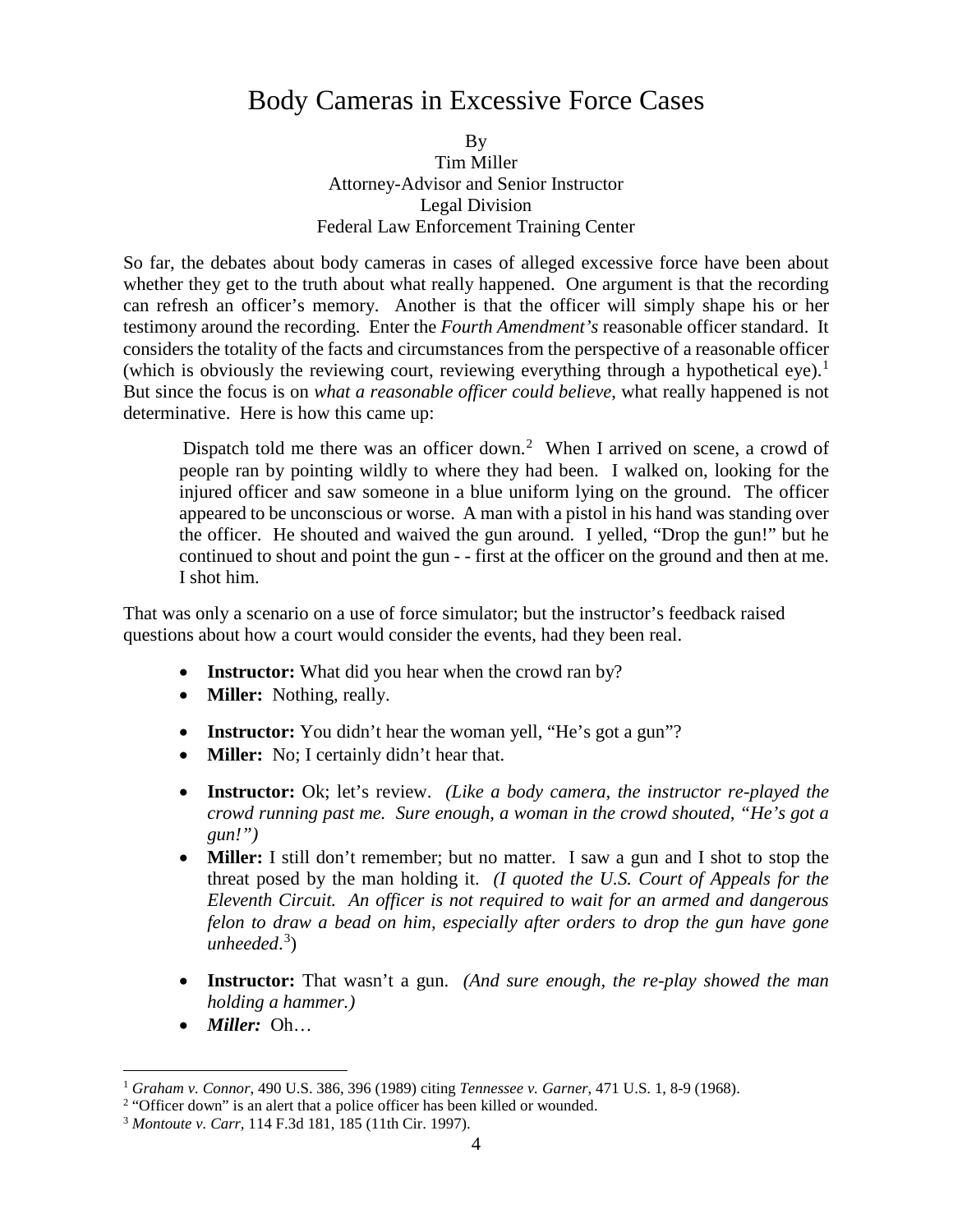The Police Executive Research Forum (PERF) reported that reviewing body camera footage may help get to the truth of what really happened.<sup>[4](#page-4-0)</sup> The review may jog the officer's memory. *(But not in my case. I reviewed the tape and I still cannot recall a warning about a gun. And I still picture the man holding a pistol instead of a hammer.)* Other executives believe that the truth - - and the officer's credibility - - are better served if an officer is *not* permitted to review footage of an incident prior to making a statement. One said, "In terms of the officer's statement, what matters is the officer's perspective at the time of the event, not what is in the video." *(Personally, I would love to be judged from my own perspective, but the plaintiff's attorney might object.)*

Then comes the Supreme Court's analysis in *Graham v. Connor*, the seminal case for judging police officers accused of using excessive force to seize someone under the Fourth Amendment. The Court's instructions were to consider "... the totality of the facts and circumstances ..." (not what I can remember) and to consider everything "from the perspective of a reasonable officer on the scene ..." (obviously not my own).<sup>[5](#page-4-1)</sup> Whether I can recall the statement about a gun should be no more determinative than … well, my personal motive for shooting the man. If motive was determinative, the fate of two officers - - using the same force, and under the same circumstances - - would depend on who had the better *motive.* If memory was determinative, their fate would depend who had the better *memory*. The *Graham* analysis does not look into the subjective hearts and minds of the officers.<sup>[6](#page-4-2)</sup> It is an objective test that looks at everything through the lens of a reasonable officer.

The saying goes that hindsight is always 20/20, but after-the-fact assessments like "You should have …" or "I would have … " are forbidden. (Incidentally, they are also generally made *after getting to the truth about what really happened.*) There are no perfect answers under an objective test and looking for one goes against the grain of the *Graham* analysis. The camera stopped, so to speak, after I pulled the trigger. Now the reasonable officer looks backwards.

Hindsight is a rule of relevance, and while the Court does not give specific instructions about what is relevant, and what is hindsight, in an analysis where the operative word has always been reasonableness, a fact should be relevant if it was *reasonably known* at the time. Stated differently: Looking backwards, could a reasonable officer in the shoes of the real one have seen or heard *that fact,* or at least believed it to be true? If a fact was reasonably known (or reasonably believed to be true based on other facts) it should be considered. Obviously, if the woman came up to me *after* the shooting and said "I thought he had a gun" her statement would be after-the-fact - - gained in hindsight - - and not relevant. But her warning was as clear as a bell on the replay. I did not hear her; but a reasonable officer could have. Her statement was *reasonably known*. The question now: Based on everything else that was reasonably known,

<span id="page-4-0"></span> <sup>4</sup> See Miller Lindsay, and Jessica Toliver. Police Executive Research Forum (PERF). 2014*. Implementing a Body-Worn Camera Program: Recommendations and Lessons Learned*, Washington, D.C.: Office of Community Oriented Policing Services.

<span id="page-4-1"></span><sup>5</sup> See *Graham*, 490 U.S. at 396 citing *Tennessee v. Garner*, 471 U.S. 1, 8-9.

<span id="page-4-2"></span><sup>&</sup>lt;sup>6</sup> An officer's evil intentions will not make a Fourth Amendment violation out of an objectively reasonable use of force; nor will an officer's good intentions make an unreasonable use of force constitutional. *Graham*, 490 U.S. at 397. The Court has repeatedly rejected attempts to bring the officer's subjective beliefs into a Fourth Amendment analysis. See also *Brendlin v. California*, 551 U.S. 249, 260 (2007). The Court has stated that probable cause to arrest depends on the *facts known to the officer*. *Devenpeck v. Alford*, 543 U.S. 146, 152 (2004). But there is a world of difference between the test for an arrest and objectively reasonable force to effect one. The officer has time to make a calculated decision before taking someone into custody. *Graham* at 397 (officers often have to make split second decisions about force).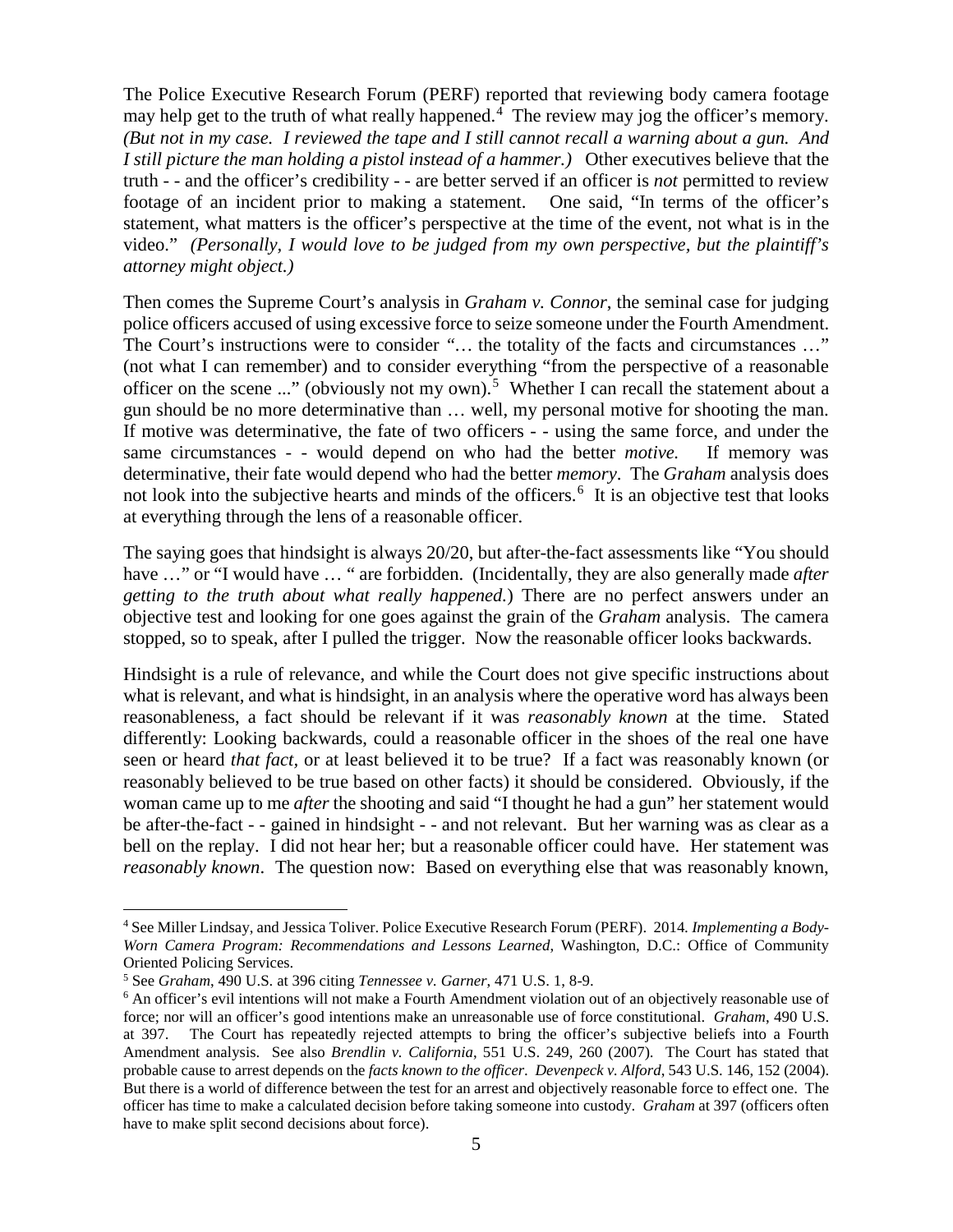could a reasonable officer believe that the man was holding a gun? If so, the fact that it turned out to be a hammer should be hindsight.

Not hearing the woman's warning about a gun was probably due to a natural human reaction to stress that causes the sense of hearing to diminish. Stress, fatigue, and exertion - - conditions well known to law enforcement officers - - can greatly effect memory. In a survey of officers involved in shootings, 84 percent reported not hearing even the loudest of sounds.<sup>[7](#page-5-0)</sup> "If it hadn't been for the recoil, I wouldn't have known my gun was working" an officer reported. The same study reported that 79 percent of the officers experienced tunnel vision and almost half could not recall significant details about what they did.

Another study found inconsistencies between written use of force reports and body camera recordings.<sup>[8](#page-5-1)</sup> Eleven officers were asked to react to certain use of force scenarios, report what they saw, and then compare their written report to the footage on their body cameras. Every officer failed to report other potential weapons in the scenario, including a gun plainly visible on a table. Eight of the eleven officers failed to report a third person in the room. Two did not report uses of force.

There is probably nothing more *subjective* than memory, and memory is probably most vulnerable during tense, uncertain and rapidly evolving situation where an officer is trying to defend himself, or others, from a significant threat. Body cameras are just another piece of technology that gets *some* of the facts before the court. They are no different than the hundreds of millions of smart phones and I-phones that make every citizen a reporter - - and neither friend nor foe to anyone. They simply record facts. Officers can certainly add to the facts. Force science experts may add more by explaining why an officer did not hear something, or saw something that was not there. But in the end, the court through the reasonable officer decides if the plaintiff established that the force was constitutionally excessive.

Officers are more likely to be truthful if they are told the truth about how they are judged. And the truth is that the recording in an officer's brain will most likely be different than the electronic copy. Me? I thought the man was holding a gun. I would also like my attorney to argue that the woman's statement about a gun makes my belief more objectively reasonable, whether I heard it or not. Still, the reasonable officer may find both of us incredible (*in a bad way)*. Then forget the gun. Could a reasonable officer believe that the man posed a significant threat while swinging the hammer? Sometimes what actually happened *is* reasonable.

<span id="page-5-0"></span> <sup>7</sup> Artwoh, A. *Perceptual and Memory Distortion during Officer-Involved Shootings*. FBI Law Enforcement Bulletin, 71, 2002.

<span id="page-5-1"></span><sup>8</sup> Dawes, Heegard, Brave, Paetow, Weston, and Ho. *Body-Worn Cameras Improve Law Enforcement Officer Report Writing Accuracy*. Journal of Law Enforcement. 2015.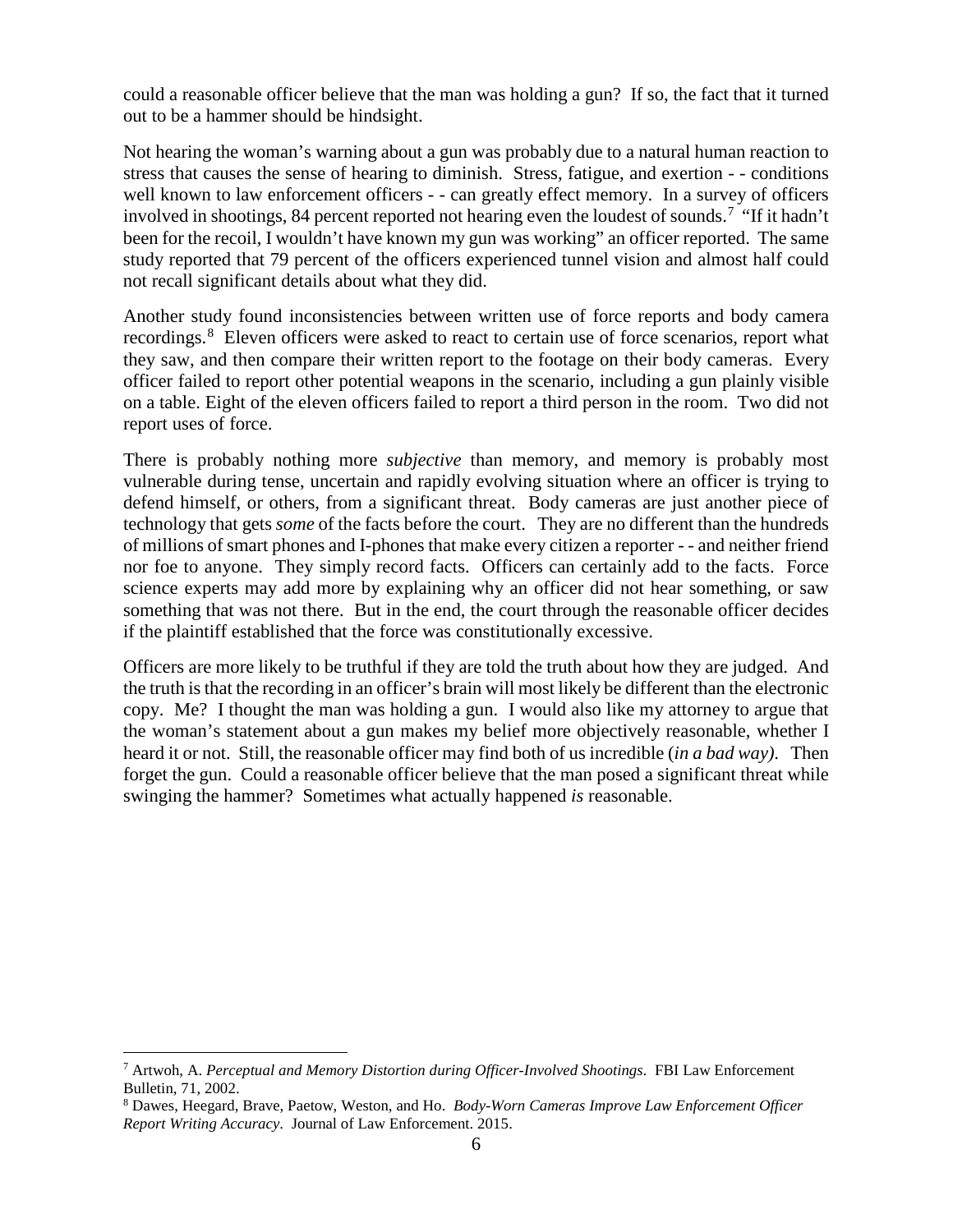## CASE SUMMARIES Circuit Courts of Appeal

## <span id="page-6-1"></span><span id="page-6-0"></span>**Sixth Circuit**

#### <span id="page-6-2"></span>**Mullins v. Cyranek, 2015 U.S. App. LEXIS 19485 (6th Cir. Ohio Nov. 9, 2015)**

Officer Cyranek saw Mullins walking in downtown Cincinnati with two other individuals who were suspected of possessing firearms. Cyranek observed Mullins holding his right side, which led him to believe that Mullins possessed a gun. Cyranek followed Mullins who positioned the right side of his body away from Cyranek, making Cyranek more suspicious that Mullins had a gun. Cyranek approached Mullins, ordered him to stop and Mullins complied. When Cyranek grabbed Mullins' wrist to prevent him from pulling out a gun, Mullins resisted. Cyranek pushed Mullins to the ground, ending up on Mullins' back. During the struggle, Cyranek saw that Mullins had a pistol in his right hand, with a finger on the trigger. While drawing his firearm, Cyranek ordered Mullins to drop the pistol. Mullins threw his gun over Cyranek's shoulder as Cyranek rose from his crouched position and fired two shots at Mullins. One of Cyranek's shots struck Mullins in the torso killing him. Surveillance video of the incident showed that no more than five seconds elapsed between the time Mullins threw his gun and when Cyranek fired his second shot.

Mullins' mother sued Cyranek for several causes of action, claiming that Cyranek used excessive force in violation of the *Fourth Amendment* by firing two shots at her son, even though her son had already discarded his firearm.

The court held Cyranek was entitled to qualified immunity.

To determine whether Cyranek's use of deadly force was reasonable under the *Fourth Amendment*, the court considered: (1) The severity of the crime at issue; (2) Whether the suspect posed an immediate threat to the safety of the officer or others; and (3) Whether the suspect was actively resisting arrest or attempting to evade arrest by flight. In addition, the court recognized the reasonableness of the use of force must be judged from the perspective of a reasonable officer on the scene and not on 20/20 hindsight, as officers are often required to make split-second judgments under circumstances that are tense, uncertain and rapidly evolving.

First, the court held the severity of the crime and resistance factors weighed in Officer Cyranek's favor. At the outset, Cyranek only had probable cause to believe Mullins possessed a weapon, a misdemeanor under Ohio law. However, Mullins' removal of the pistol in Cyranek's presence without Cyranek's permission constituted a felony under Ohio law. In addition, prior to the shooting, Mullins physically struggled with Cyranek for well over a minute.

Second, the court recognized the question of whether it was reasonable for Cyranek to believe that Mullins posed a significant threat at the time Cyranek shot him, was the main issue in the case.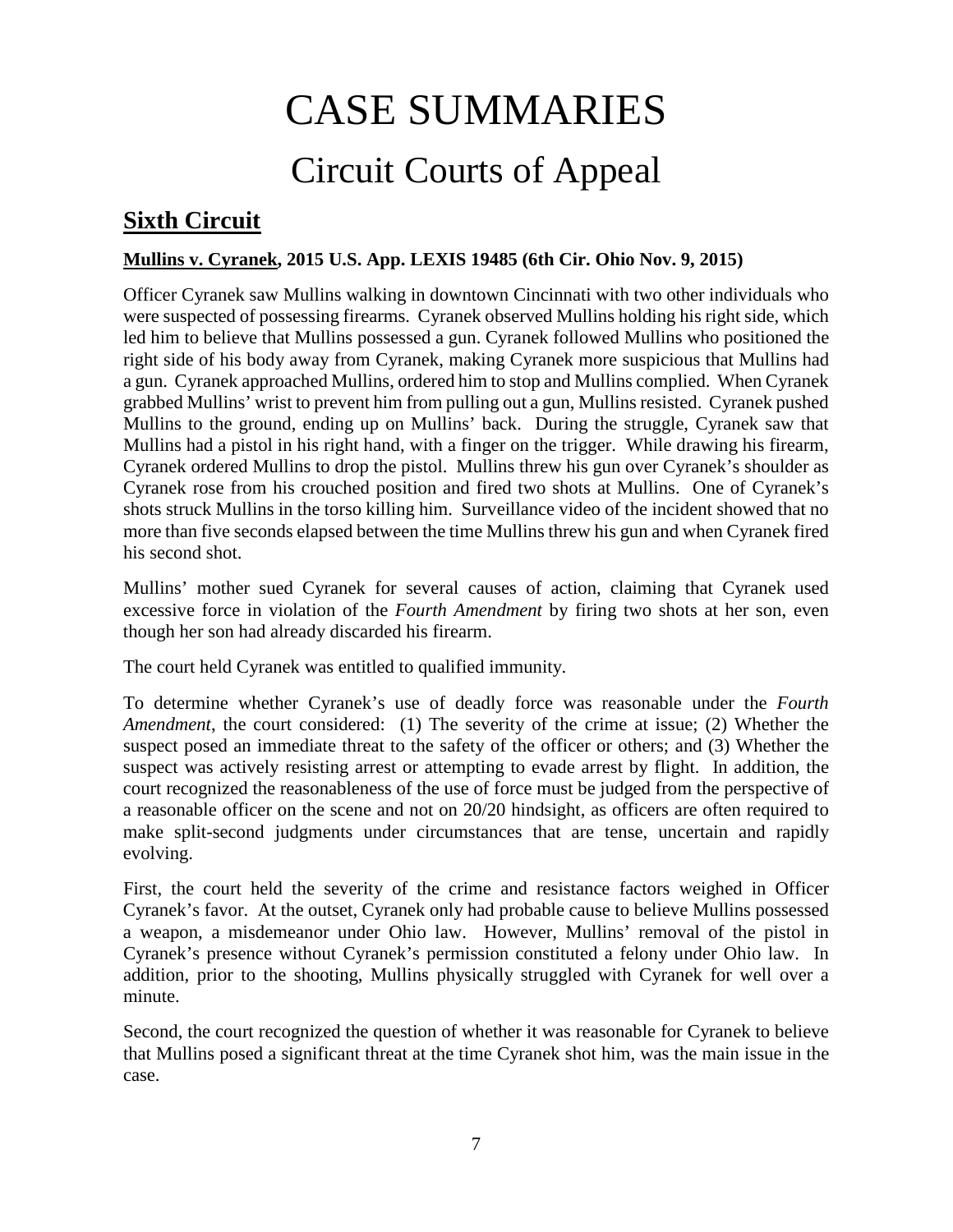Cyranek conceded that he shot Mullins after Mullins threw his pistol; however, Cyranek claimed the confrontation unfolded so rapidly that he did not have a chance to realize a potentially dangerous situation had evolved into a safe one.

The Sixth Circuit has previously held that "within a few seconds of reasonably perceiving a sufficient danger, officers may use deadly force even if in hindsight the facts show that the person threatened could have escaped unharmed." In this case, it was undisputed that within a five-second span, Mullins removed a previously concealed firearm without being ordered to do so, threw the weapon over Cyranek's shoulder after being ordered to drop it, and was then shot at twice and struck once by Cyranek. In addition, Mullins had his finger on the trigger of the firearm and the incident occurred in a populated city square. While Cyranek's decision to shoot Mullins after he threw his firearm might appear to be unreasonable in the "sanitized world of our imagination," the court concluded Cyranek was faced with a rapidly escalating situation, and his decision to use deadly force in the face of a severe threat to himself and the public was reasonable. In addition, the fact that Mullins was actually unarmed when he was shot was not relevant to the reasonableness inquiry. Instead, the court stated what mattered was the reasonableness of Officer's Cyranek's belief when he shot Mullins. Because only a few seconds elapsed between when Mullins drew his firearm and when Cyranek shot him, the court concluded a reasonable officer in the same situation could have fired with the belief that Mullins still had the gun in his hand.

For the court's opinion: [http://cases.justia.com/federal/appellate-courts/ca6/14-3817/14-3817-](http://cases.justia.com/federal/appellate-courts/ca6/14-3817/14-3817-2015-11-09.pdf?ts=1447084848) [2015-11-09.pdf?ts=1447084848](http://cases.justia.com/federal/appellate-courts/ca6/14-3817/14-3817-2015-11-09.pdf?ts=1447084848) 

**\*\*\*\*\***

## <span id="page-7-0"></span>**Seventh Circuit**

#### <span id="page-7-1"></span>**Gustafson v. Adkins, 803 F.3d 883 (7th Cir. Ill. 2015)**

Adkins, a detective at a Department of Veterans Affairs Medical Center, installed a hidden surveillance camera in the ceiling of an office used by female police officers as a changing area. Gustafson, a police supervisor, learned the camera had captured images of her changing from early 2007 through April 2009, and sued Adkins. Gustafson claimed Adkins violated the *Fourth Amendment* by subjecting her to an unreasonable search.

Adkins argued he was entitled to qualified immunity, claiming his actions did not violate a clearly established constitutional right of which a reasonable law enforcement officer in his position would have known.

The court disagreed. In 1987, the United States Supreme Court decided *[O'Connor v. Ortega](https://supreme.justia.com/cases/federal/us/480/709/)*, holding that an employer's workplace search must be reasonable. The Court found the reasonableness of a search depends upon the circumstances presented in a given situation, and upon balancing the public, governmental, and private interests at stake.

In a case that presented a "flagrant *Fourth Amendment* violation," the court concluded the Supreme Court had clearly established the right of employees to be free from unreasonable employer searches by the time Adkins installed the hidden surveillance equipment in 2007.

For the court's opinion: [http://cases.justia.com/federal/appellate-courts/ca7/15-1055/15-1055-](http://cases.justia.com/federal/appellate-courts/ca7/15-1055/15-1055-2015-10-16.pdf?ts=1445023844) [2015-10-16.pdf?ts=1445023844](http://cases.justia.com/federal/appellate-courts/ca7/15-1055/15-1055-2015-10-16.pdf?ts=1445023844)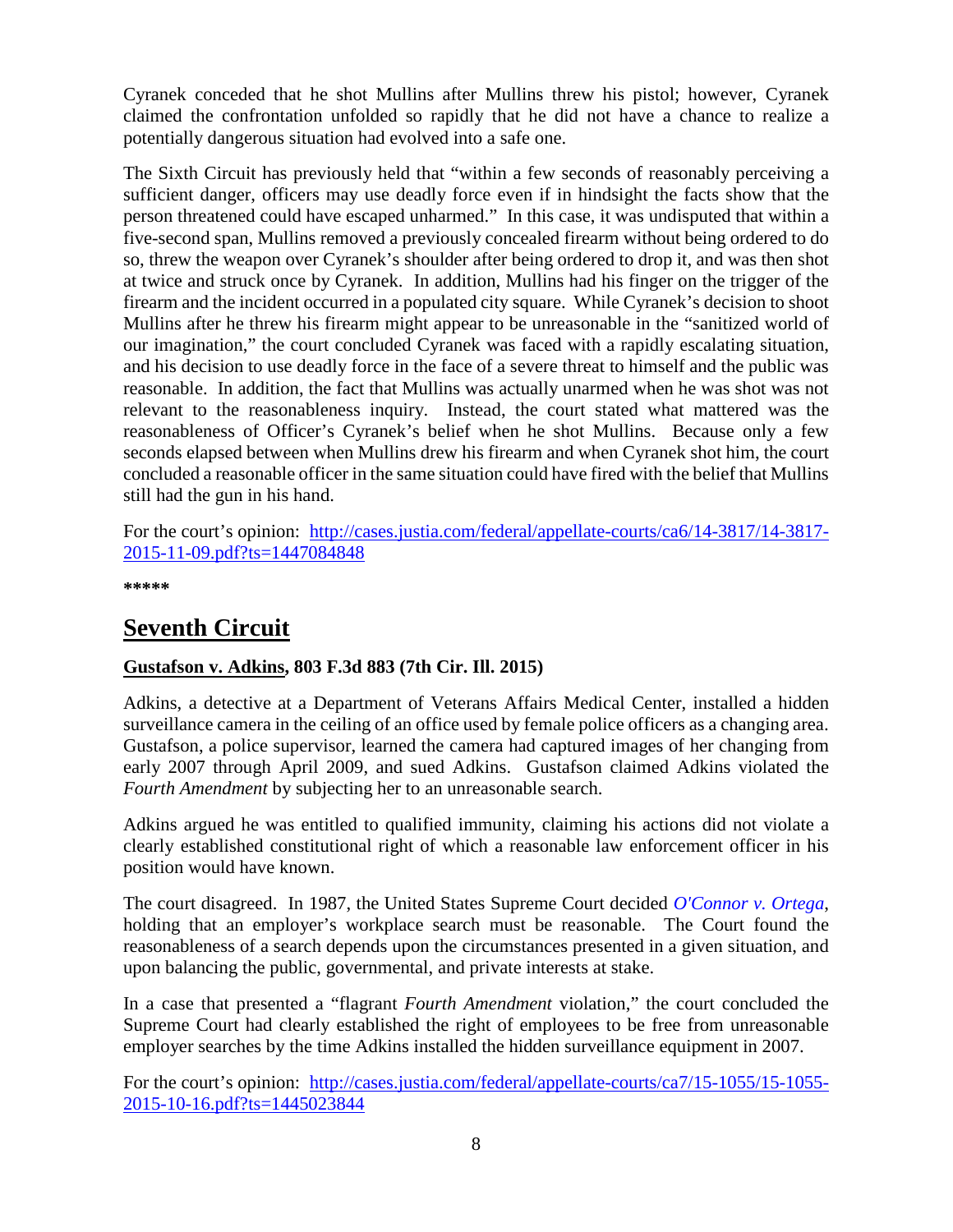#### <span id="page-8-0"></span>**United States v. Sands, 2015 U.S. App. LEXIS 19240 (7th Cir. Ill. Nov. 4, 2015)**

A confidential informant told Officer Williams that Sands was selling narcotics out of a car at a specific location in Chicago. Officer Williams drove to the location and conducted surveillance. During this time, Officer Williams saw Sands engage in a hand-to-hand transaction through the driver's side window with another individual. Based on his training and experience, Officer Williams believed he had just observed a narcotics transaction. Officer Williams relayed this information to Officer Kilroy who was in a police cruiser, which was parked out of sight of Sands' car, and ordered Officer Kilroy to arrest Sands. Officer Kilroy drove his police cruiser to where Sands was located, and parked two or three feet from the front bumper of Sands' car. When Officer Kilroy got out of his cruiser, he saw Sands holding a firearm in his right hand. Officer Kilroy then saw Sands place the firearm in the center console. Officer Kilroy drew his firearm and ordered Sands out of his car. When Sands did not comply, Officer Kilroy opened the driver's side door and physically removed Sands from the vehicle. After securing Sands, Officer Kilroy searched Sands' car and found a firearm and marijuana under a false floor in the center console.

The government charged Sands with being a felon in possession of a firearm.

Sands moved to suppress the evidence seized from his car. First, Sands argued he was arrested when Officer Kilroy parked his police cruiser in front of his car, and that Officer Kilroy did not have probable cause to arrest him at that time. As a result, Sands claimed Officer Kilroy's observations and the evidence seized from his car should have been suppressed.

The court disagreed.

First, the court held Officer Kilroy's parking his police cruiser in front of Sands' car, without lights, sirens or guns drawn did not constitute an arrest. The court explained an arrest occurs once the suspect has submitted to an officer's show of authority. In this case, Sands did not initially comply with Officer Kilroy's order to get out of his car. Consequently, the court found Sands was not arrested until Officer Kilroy physically removed Sands from his car.

Second, the court held there was probable cause to arrest Sands when Officer Kilroy removed Sands from his car. Officer Williams received information from an informant who had provided reliable information for over six years. After receiving this information, Officer Williams corroborated the information through surveillance, and then he saw Sands engage in a hand-to-hand transaction, that based on his training and experience, was a narcotics transaction. As a result, the court concluded Officer Williams established probable cause to arrest Sands.

Third, the court held the information known by Officer Williams, which established probable cause to arrest Sands, was imputed to Officer Kilroy under the collective knowledge doctrine. The collective knowledge doctrine allows an officer to conduct a stop or effect an arrest at the direction of another officer, even if the officer conducting the stop or arrest does not have firsthand knowledge of the facts that established the reasonable suspicion or probable cause.

Finally, the court held the warrantless search of Sands' car was lawful. After Officer Kilroy parked his police cruiser in front of Sands' car, he saw Sands place a firearm in the center console. Based on this observation and the information provided by Officer Williams that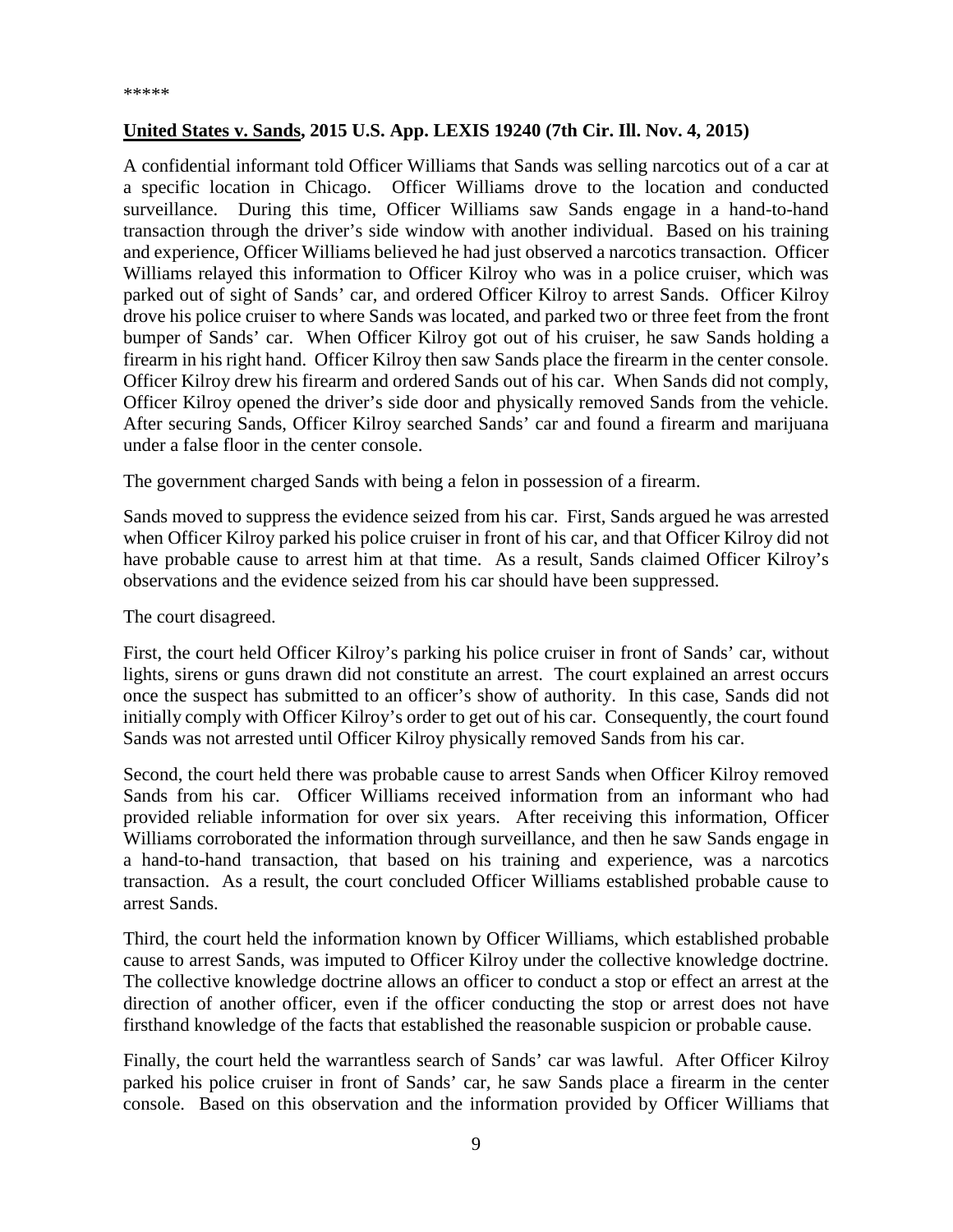Sands had just engaged in a narcotics transaction in his car, Officer Kilroy had probable cause to believe Sands' car contained contraband or evidence of a crime. As a result, the search of Sands' car was lawful under the automobile exception to the warrant requirement.

For the court's opinion: [http://cases.justia.com/federal/appellate-courts/ca7/14-3409/14-3409-](http://cases.justia.com/federal/appellate-courts/ca7/14-3409/14-3409-2015-11-04.pdf?ts=1446669054) [2015-11-04.pdf?ts=1446669054](http://cases.justia.com/federal/appellate-courts/ca7/14-3409/14-3409-2015-11-04.pdf?ts=1446669054)

\*\*\*\*\*

#### <span id="page-9-0"></span>**United States v. Rahman, 805 F.3d 822 (7th Cir. Wis. 2015)**

In the early morning hours of January 19, 2010, firefighters responded to a fire in a building that housed a business belonging to Rahman. The building was comprised of a first and second floors and a basement. Later that morning, fire investigators obtained Rahman's written consent to search the building to look for the "origin and cause" of the fire. On January 20, an investigator viewed surveillance video from another building that indicated the fire originated above the basement. On January 21, investigators believed the fire started somewhere between the first and second floors and not in the basement. On January 22, investigators searched the basement looking for the remains of valuable items in the ashes. According to investigators, the lack of the remains of valuable items can be evidence of criminality, as thieves sometimes commit arson to hide evidence of burglary. After searching through the rubble in the basement, investigators found neither a safe nor a laptop computer that Rahman previously told the investigators were in the basement. However, during their search, the investigators seized two doors from the basement, which they sent a laboratory to determine if any ignitable liquid was present. At the conclusion of the investigation, the government charged Rahman with arson and several other federal offenses.

Rahman argued the investigators' observations concerning the absence of the computer and safe, as well as the two doors seized from the basement should have been suppressed. Rahman claimed his written consent to search the building for the fire's "origin and cause" did not include consent to search for evidence of arson.

The court agreed. First, the court held an objectively reasonable person would conclude that when investigators asked Rahman for consent to search the building to determine the "origin and cause" of the fire, that person would understand the request to be for consent to determine where the fire started and what started it, not a search for evidence of arson. Second, by January 21, the investigators had ruled out the basement as the origin of the fire. Finally, an investigator testified the primary reason he searched the basement on January 22 was to find evidence of criminal activity. As a result, the court held the investigators search on January 22 exceeded the scope of Rahman's consent to search because the investigators had already ruled out the basement as the origin of the fire when they conducted their search, and that Rahman's consent did not include a search for evidence of arson.

<span id="page-9-1"></span>For the court's opinion: [http://cases.justia.com/federal/appellate-courts/ca7/13-1586/13-1586-](http://cases.justia.com/federal/appellate-courts/ca7/13-1586/13-1586-2015-11-09.pdf?ts=1447086650) [2015-11-09.pdf?ts=1447086650](http://cases.justia.com/federal/appellate-courts/ca7/13-1586/13-1586-2015-11-09.pdf?ts=1447086650)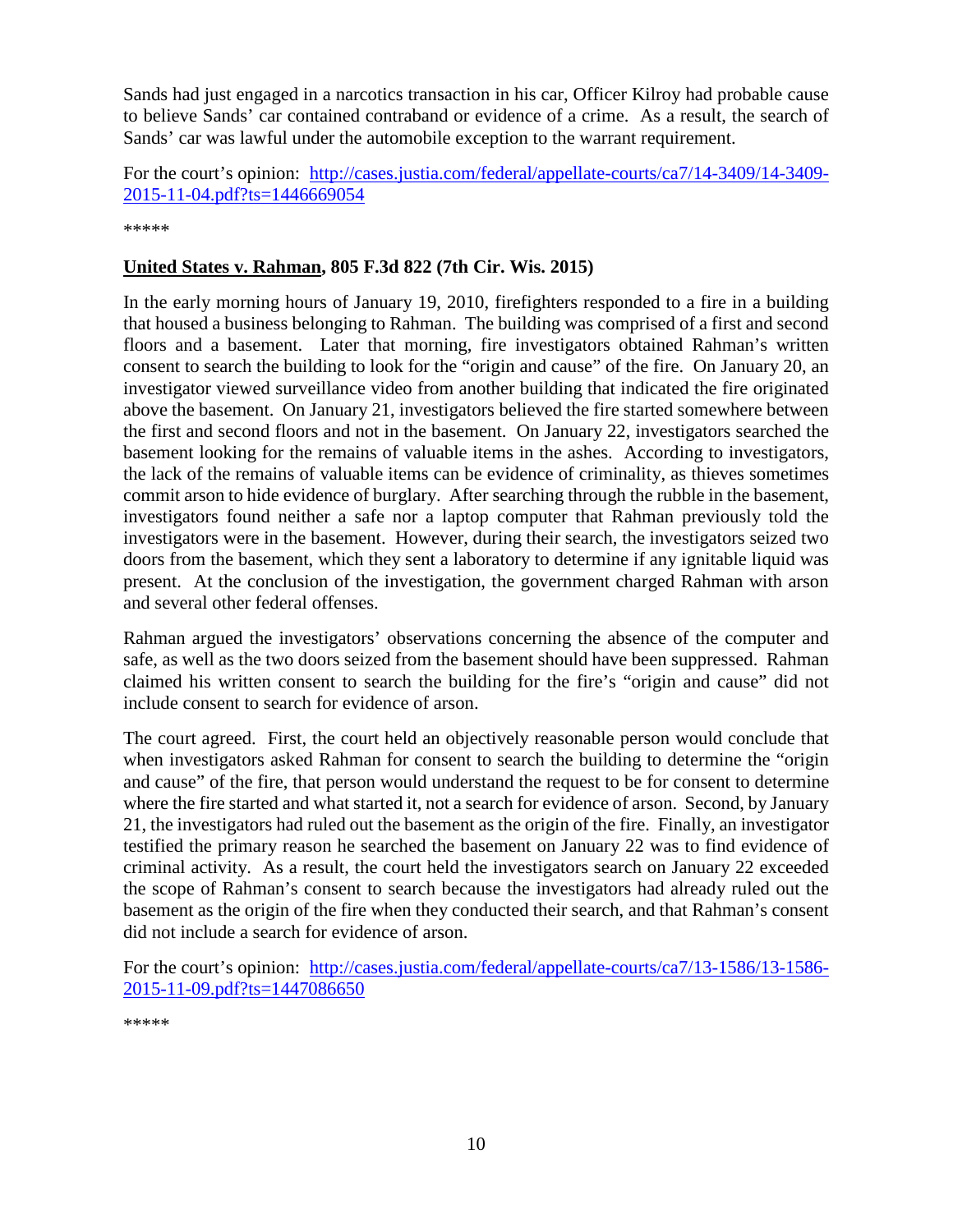#### **United States v. Sanford, 806 F.3d 954 (7th Cir. Ill. Nov. 25, 2015)**

A state trooper stopped a car for speeding on I-55. During the stop, the trooper learned the car had been rented earlier that day, but neither the driver nor either of the two passengers had rented it nor was authorized by the rental contract to drive the car. The trooper asked the occupants for identification and ran a criminal history check. The check revealed Sanford and the other passenger were affiliated with a notorious street gang, that Sanford had a record of 19 arrests for a variety of offenses including drug offenses, and that the other passenger had a recent drug arrest. The trooper requested a drug-detection dog, which arrived and alerted to the presence of drugs approximately 26 or 27 minutes into the stop. The troopers searched the car and found 1.5 kilograms of cocaine in the trunk.

The government charged Sanford with possession with intent to distribute cocaine.

Sanford argued the cocaine should have been suppressed. Sanford claimed it was unlawful for the trooper to prolong a traffic stop for speeding by looking up his criminal history as well as the criminal history of the other passenger.

The court disagreed. First, the court recognized that officers are allowed to check the criminal histories of a vehicle's occupants during traffic stops without any additional suspicion of criminal activity.

Second, the court did not determine whether Sanford had standing to object to the search of the car by virtue of being a mere passenger in the car. Instead, the court held Sanford had standing to object to the seizure of his person that occurred when the trooper stopped the car for speeding, and then the right to challenge any search that occurred because of that seizure.

Third, while Sanford had standing to object to the traffic stop, the court held the trooper did not unreasonably prolong the duration of the stop to wait for the drug-dog to arrive. The trooper testified his suspicions were aroused by a combination of facts he knew or quickly learned when he stopped the car. For example, the trooper knew I-55 is a drug corridor, and that drug couriers often use cars rented by third parties. In addition, during the stop the trooper testified the occupants were nervous and evasive, reluctant to speak, and made poor eye contact with him. Finally, the criminal histories the trooper discovered made it reasonable to wait for a few more minutes for the drug dog to arrive.

The court added that while the trooper did not do so, he could have extended the duration of the stop by calling the car rental agency to see if it wanted him to impound the car. The rental contract prohibited anyone from driving the car whom the contract did not authorize to drive it, and none of the three persons in the car was authorized.

For the court's opinion: [http://cases.justia.com/federal/appellate-courts/ca7/14-2860/14-2860-](http://cases.justia.com/federal/appellate-courts/ca7/14-2860/14-2860-2015-11-25.pdf?ts=1448474713) [2015-11-25.pdf?ts=1448474713](http://cases.justia.com/federal/appellate-courts/ca7/14-2860/14-2860-2015-11-25.pdf?ts=1448474713)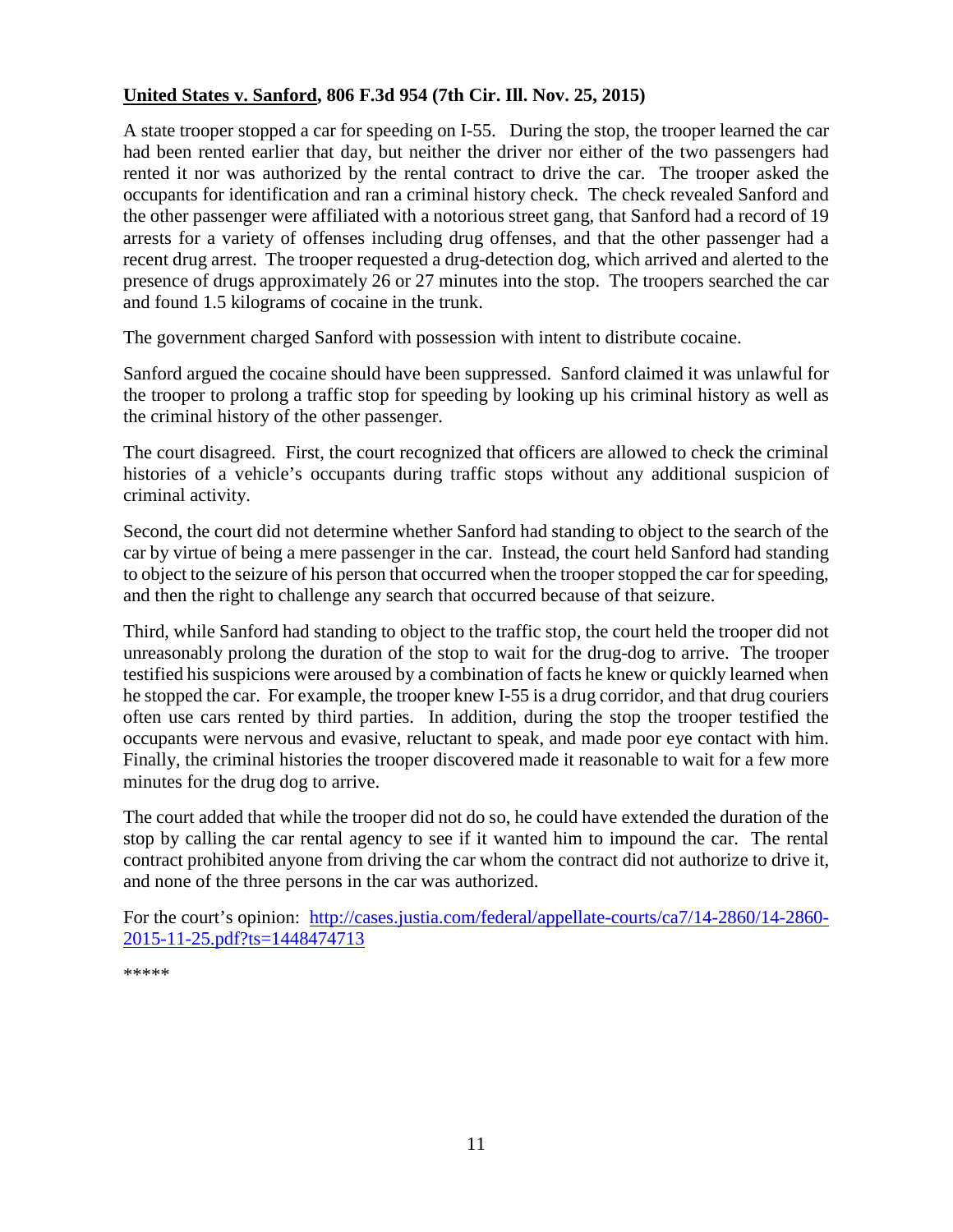## <span id="page-11-0"></span>**Eighth Circuit**

#### <span id="page-11-1"></span>**United States v. Vinson, 2015 U.S. App. LEXIS 19966 (8th Cir. Minn. November 18, 2015)**

An officer received a report of a shooting near her location by a suspect driving a white Buick. While the officer drove toward the scene of the shooting, the dispatcher reported the suspect's vehicle was a white SUV. A few minutes later, the officer saw a white SUV driving towards her. The officer made a U-turn and stopped the white SUV. After the three occupants of the SUV were placed in handcuffs, another officer crouched down and looked into the SUV through the rear passenger door that had been left open by the occupants. While remaining outside the SUV, the officer saw a handgun underneath the front passenger seat. The officers arrested the three occupants, searched the SUV, and seized the handgun from under the seat as well as a second handgun that was tucked into the back seat cushions.

The government charged Vinson with being a felon in possession of a firearm.

Vinson argued the officer did not have reasonable suspicion to support the stop because the dispatcher initially reported the suspect vehicle was a white Buick.

The court disagreed. Although the original description of the suspect vehicle was a white Buick, the vehicle in which Vinson was travelling matched the second police radio description of the suspect's vehicle, a white SUV, which the officer saw driving away from the shooting scene three minutes after the initial report. Consequently, the court concluded the officer's personal observation of the white SUV provided her with reasonable suspicion to support the stop.

Additionally, the court agreed with the district court, which held the officer did not violate the *Fourth Amendment* by bending down from outside the SUV's rear door to look inside after all of the occupants had exited. Once the officer saw the firearm from that vantage point, the court held the officer lawfully seized it under the plain view exception to the warrant requirement.

For the court's opinion: [http://cases.justia.com/federal/appellate-courts/ca8/15-1363/15-1363-](http://cases.justia.com/federal/appellate-courts/ca8/15-1363/15-1363-2015-11-18.pdf?ts=1447864287) [2015-11-18.pdf?ts=1447864287](http://cases.justia.com/federal/appellate-courts/ca8/15-1363/15-1363-2015-11-18.pdf?ts=1447864287)

\*\*\*\*\*

#### <span id="page-11-2"></span>**United States v. Burston, 2015 U.S. App. LEXIS 20266 (8th Cir. Iowa Nov. 23, 2015)**

Two officers received information regarding potential illegal drug use in the apartment building where Burston lived. The officers went to the apartment building and one of the officers released his drug dog, Marco, off-leash, to sniff the air alongside the front exterior wall of the west wing of the building. The building's west wing contained four exterior apartment doors, including Apartment 4 where Burston lived. Burston's apartment had a private entrance and a window. A walkway led to Burston's door from the sidewalk, but the walkway did not go directly to or by his window. Instead, Burston's window was approximately six-feet from the walkway. A bush covered part of his window, and there was a space between the bush and the walkway where Burston kept a cooking grill. Marco went past the bush and alerted to presence of drugs by sitting down six to ten inches from the window of Burton's apartment. Later that day, the officers obtained a warrant to search Burston's apartment based on Marco's alert and Burston's criminal record. Pursuant to the warrant, officers seized rifles, ammunition and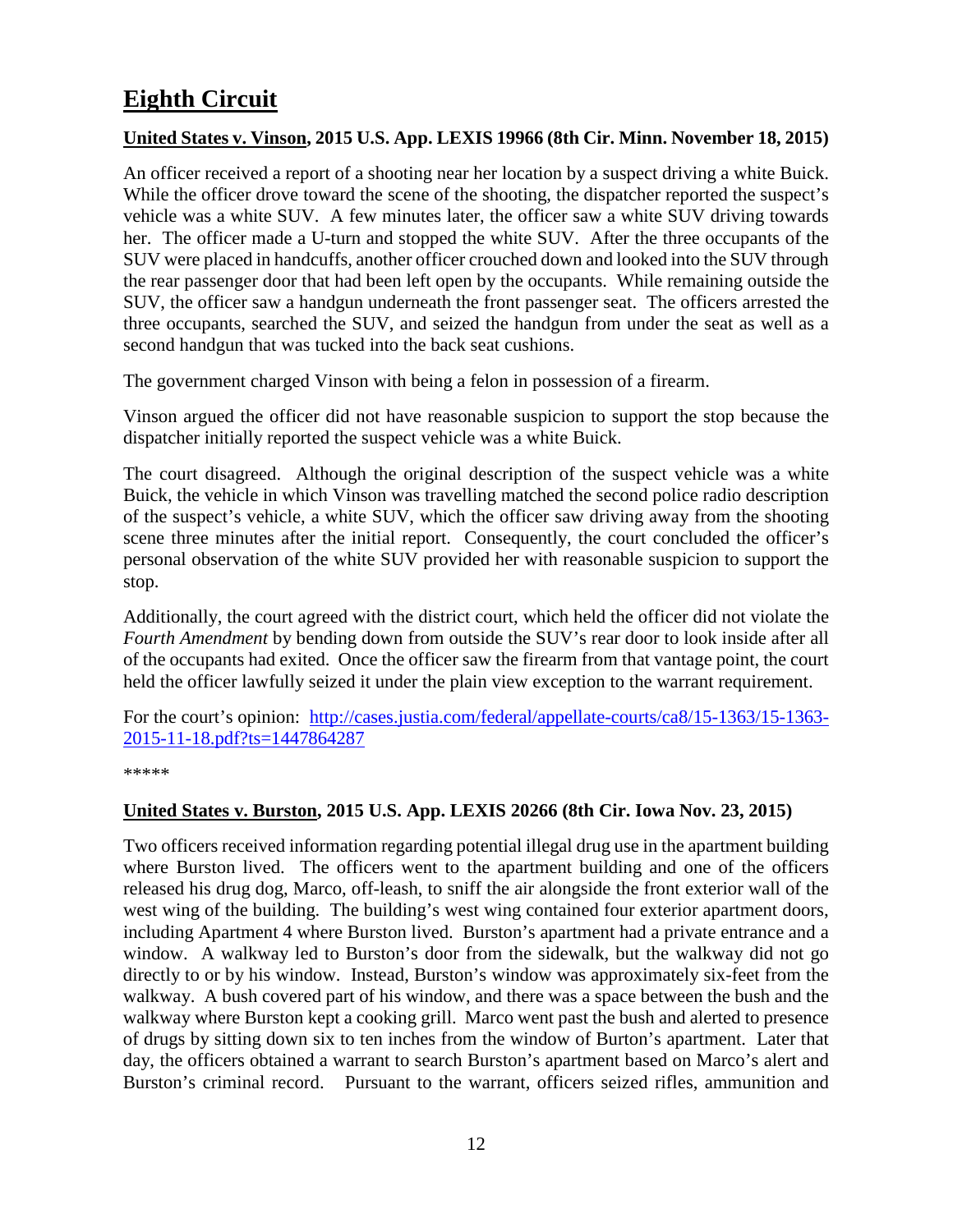marijuana residue from the apartment and arrestee Burston. During a post-arrest interview, Burston made incriminating statements to the officers.

Burston argued the dog-sniff violated the *Fourth Amendment* because the officer allowed Marco to intrude upon the curtilage of his apartment without a warrant. As a result, Burston claimed the evidence seized from his apartment and his post-arrest statements should have been suppressed.

The court agreed.

In *[Florida v. Jardines](http://www.supremecourt.gov/opinions/12pdf/11-564_5426.pdf)*, the United States Supreme Court held an officer's use of a drug-sniffing dog to investigate a home and its immediate surroundings constituted a "search" under the *Fourth Amendment*. In *[Oliver v. United States](https://www.law.cornell.edu/supremecourt/text/466/170)*, the Court held the area "immediately surrounding and associated with the home," or curtilage, is considered part of the home for *Fourth Amendment* purposes. Finally, in *[United States v. Dunn](http://caselaw.findlaw.com/us-supreme-court/480/294.html)*, the Court outlined four factors a court should consider to determine whether a particular area around a home should be considered the curtilage. The factors the Court articulated in *Dunn* are (1) the proximity of the area claimed to be the curtilage to the home, (2) whether the area is included within an enclosure surrounding the home, (3) the nature of the uses to which the area is put, and (4) the steps taken by the resident to protect the area from observation by people passing by.

Here, the court concluded the factors articulated in *Dunn* supported a finding that Marco's sniff occurred within the curtilage of Burston's apartment; therefore, it constituted a *Fourth Amendment* search under *Jardines*. First, the area Marco sniffed was in close proximity to Burston's apartment, as it occurred six to ten inches from the window. Second, the evidence established Burston made personal use of the area by setting up a cooking grill between the door and his window. Third, there was a bush planted in the area in front of the window, which partially covered the window, and one function of the bush was likely to prevent close inspection of Burston's window by passersby. Finally, while the area was not surrounded by an enclosure, the court found the bush served as a barrier to the area where Marco sniffed.

The court also recognized that not all warrantless governmental intrusions onto curtilage violate the *Fourth Amendment*. For example, when officers walk up to the front door of a house to make contact with the homeowner, courts have held the homeowner grants implicit license or permission for the officers to do so, just like any other member of the public. However, in this case, the court held the officers did not have implicit license or permission to allow Marco to sniff six to ten inches from the window in front of Burston's apartment. Consequently, because the officers had no license to intrude upon the curtilage of Burston's apartment, and the area where Marco sniffed was within the curtilage, the court held Marco's sniff was an unlawful search and violated Burston's *Fourth Amendment* rights.

For the court's opinion: [http://cases.justia.com/federal/appellate-courts/ca8/14-3213/14-3213-](http://cases.justia.com/federal/appellate-courts/ca8/14-3213/14-3213-2015-11-23.pdf?ts=1448294506) [2015-11-23.pdf?ts=1448294506](http://cases.justia.com/federal/appellate-courts/ca8/14-3213/14-3213-2015-11-23.pdf?ts=1448294506)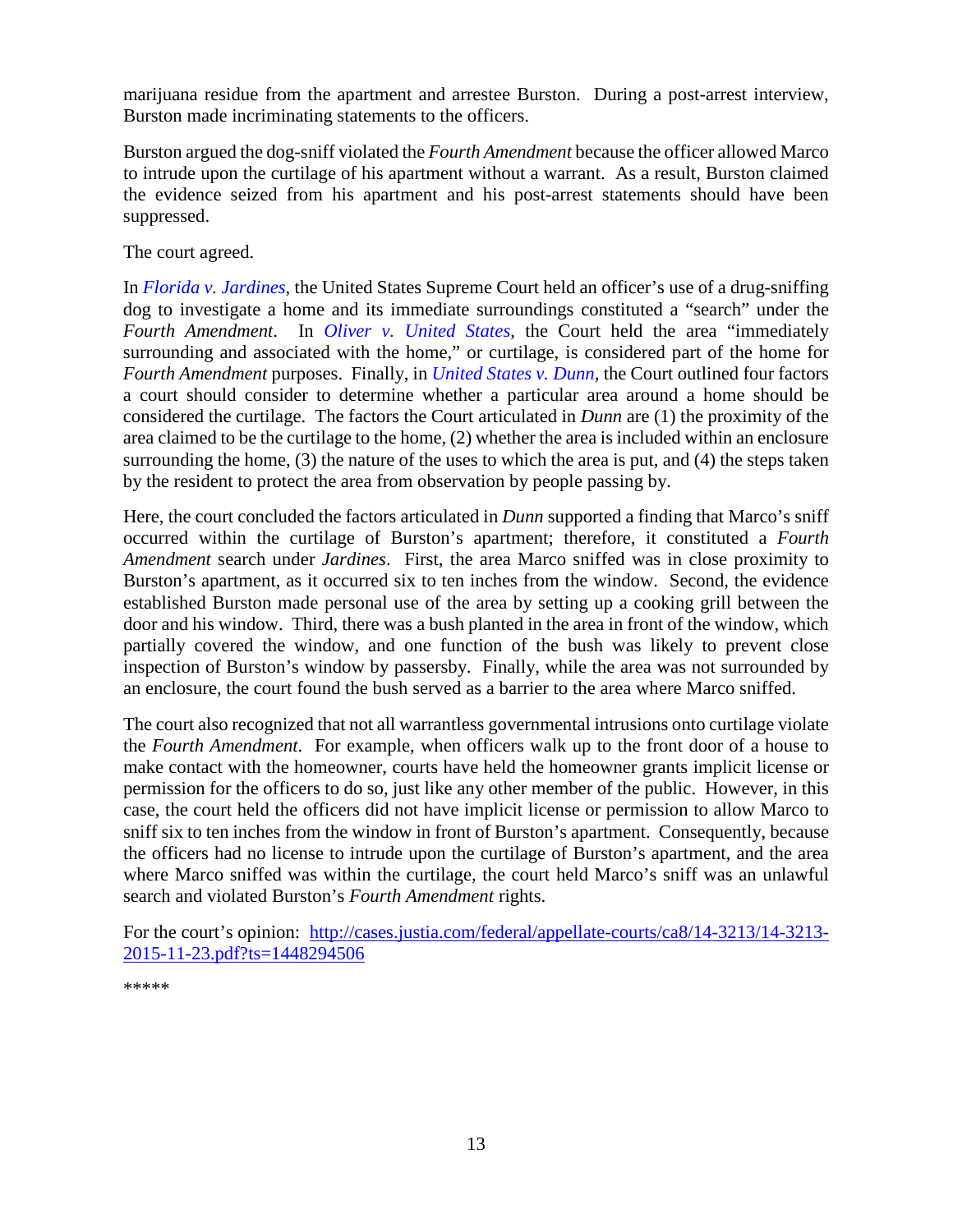## <span id="page-13-0"></span>**Tenth Circuit**

#### <span id="page-13-1"></span>**United States v. Hill, 805 F.3d 935 (10th Cir. N.M. 2015)**

Hill boarded an Amtrak train in Los Angeles. When the train stopped in Albuquerque, New Mexico, an agent with the Drug Enforcement Administration (DEA) boarded to conduct drug interdiction activities. The agent went to a common area where passengers stored large pieces of unchecked luggage where he saw a suitcase with no nametag. The agent removed the suitcase from the luggage area, carried it to the passenger area, and rolled it down the center aisle, asking each passenger if the suitcase belonged to him. All of the passengers, including Hill, denied ownership of the suitcase. The agent determined the suitcase was abandoned and searched it. Inside the suitcase, the agent found a large quantity of cocaine as well as items of clothing linking the suitcase to Hill.

The government charged Hill with possession with intent to distribute cocaine.

Hill argued the agent's taking the suitcase from the common storage area and rolling it down the aisle of the passenger area constituted an illegal seizure which rendered Hill's subsequent abandonment of the bag invalid.

A traveler's luggage is one of the many "effects" the *Fourth Amendment* protects against unreasonable seizures. A *Fourth Amendment* seizure occurs when there is some meaningful interference with an individual's possessory interest in his property. However, the court recognized there is very little Supreme Court precedent addressing the parameters of the *Fourth Amendment's* "meaningful interference" test as applied to seizures of property, let alone, seizures of luggage. Courts have routinely held that taking luggage from the direct possession of a traveler amounts to a seizure. Alternatively, courts have consistently held that a brief detention of checked luggage that does not delay the luggage from reaching its intended destination does not amount to a seizure. With this in mind, the court noted Hill's possessory interest in the suitcase fell in the area between luggage in his direct possession and luggage checked with Amtrak. As such, the court concluded that Hill could reasonably expect that other passengers or Amtrak officials might briefly move or reposition his suitcase within the common storage area. However, the court also found that because Hill retained responsibility for the suitcase instead of checking it with Amtrak officials, he could reasonably expect that he could access the suitcase in the common storage area at any time.

Applying the facts of the case within this legal framework, the court held the agent's actions in taking the suitcase into his own dominion and control for the purpose of finding its owner and conducting narcotics interdiction, deviated significantly from a reasonable traveler's expectations as to how his bag would be treated in the common storage area. In addition, the court held the agent's actions deprived Hill of is possessory interest in being able to access his luggage on his own schedule. Consequently, the court concluded the agent's actions amounted to a seizure of Hills's luggage. Because the government conceded the agent seized Hill's luggage without reasonable suspicion, the existence of an exigency or a warrant, the court held it was a violation of the *Fourth Amendment*.

The court added the fact that Hill's suitcase was not marked with a baggage tag did not diminish his possessory interest in it. Although Hill might have deviated from Amtrak's baggage policy, it was undisputed that Amtrak allowed Hill to board the train with untagged luggage and place